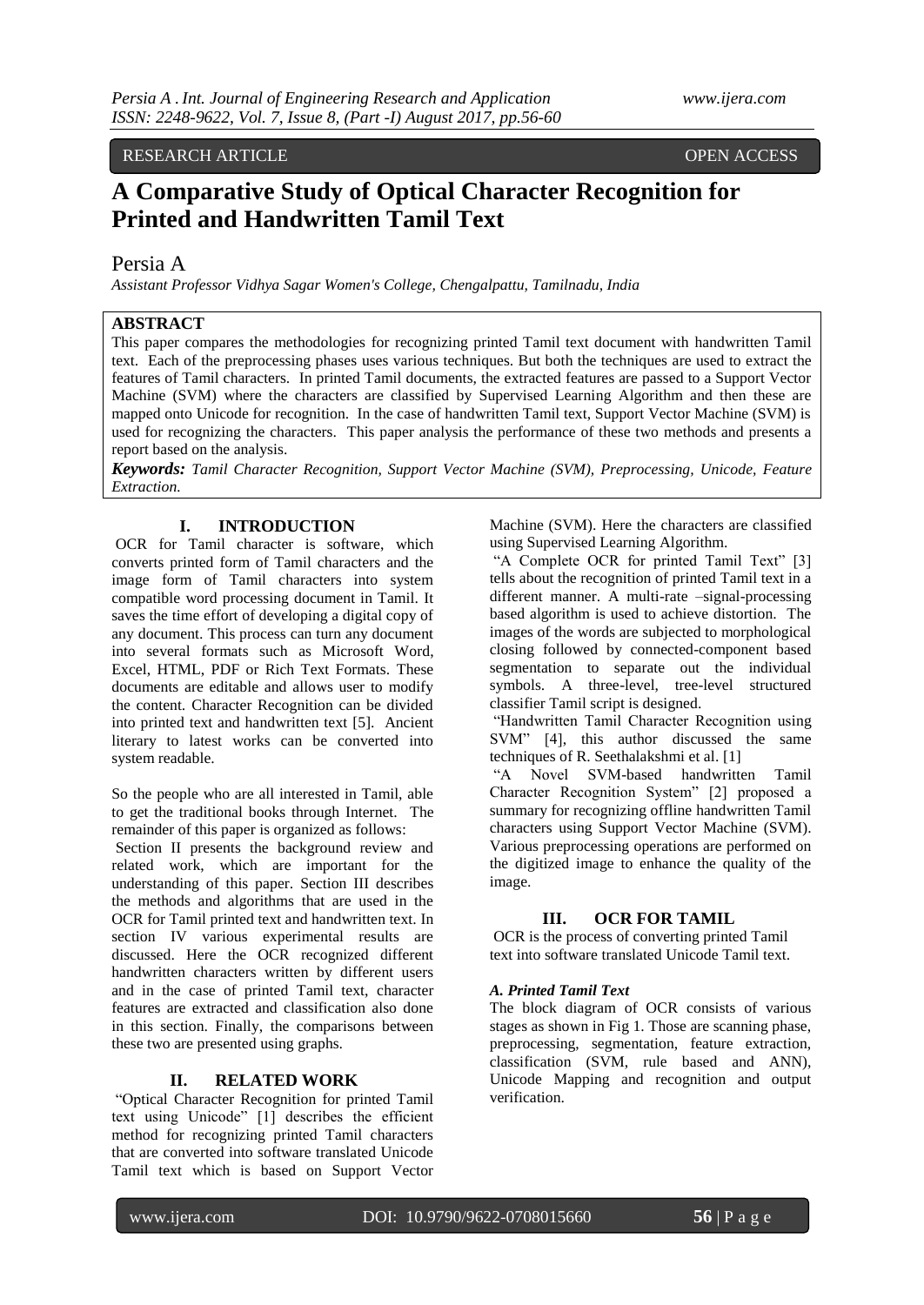

#### *Scanning and preprocessing the document*

A printed document is placed over the standard scanner for scanning. It scans the document and sent to a program that saves it in TIR, JPG, or GIF format. In the preprocessing stage the image file is checked for skewing. The skewed image is corrected using simple rotation technique in the appropriate direction [3]. Here, the noise is eliminated from the image and binarized.

#### *Segmentation*

After the preprocessing phase the image is segmented using an algorithm which decomposes the scanned text into paragraph using vertical histogram and lines into words using horizontal histograms and words into character image glyphs using horizontal histogram. Each image glyph consists of 32×32 pixels. Histogram means bar chart representing a frequency distribution; heights of the bars represent observed frequencies.





 $(a)$ **Fig 2(a).** Histogram for skewed and skew corrected images [1]

| தப் பிரம்மாவும்          |                                     |        |  |
|--------------------------|-------------------------------------|--------|--|
| அறுமுகனும் தேவர்கள       | $\mathbf{a}$                        | Taxi - |  |
| ஓங்கிலஉல கன்றளந்த        |                                     |        |  |
| உயர்க்கைகள்<br>$m\Omega$ | <b><i><u>Inset Training</u></i></b> |        |  |

**Fig 2(b).** Skewed image [1]





The above Fig 2(a) gives the histogram for skewed and skew corrected image, Fig 2(b) gives the skewed image and Fig 2(c) gives the skew corrected and preprocessed image [1].

### *Feature Extraction*

Here, the features of each image glyph are extracted. The various features are taken into consideration for classification.

First a character glyph is define by the following attributes: Height of the character, Width of the character, Numbers of horizontal lines presentshort and long, Numbers of vertical lines presentshort and long, Numbers of circles present, Numbers of horizontally oriented arcs, Numbers of vertically oriented arcs, Centroid of the image, Position of the various features, Pixels in the various regions [1].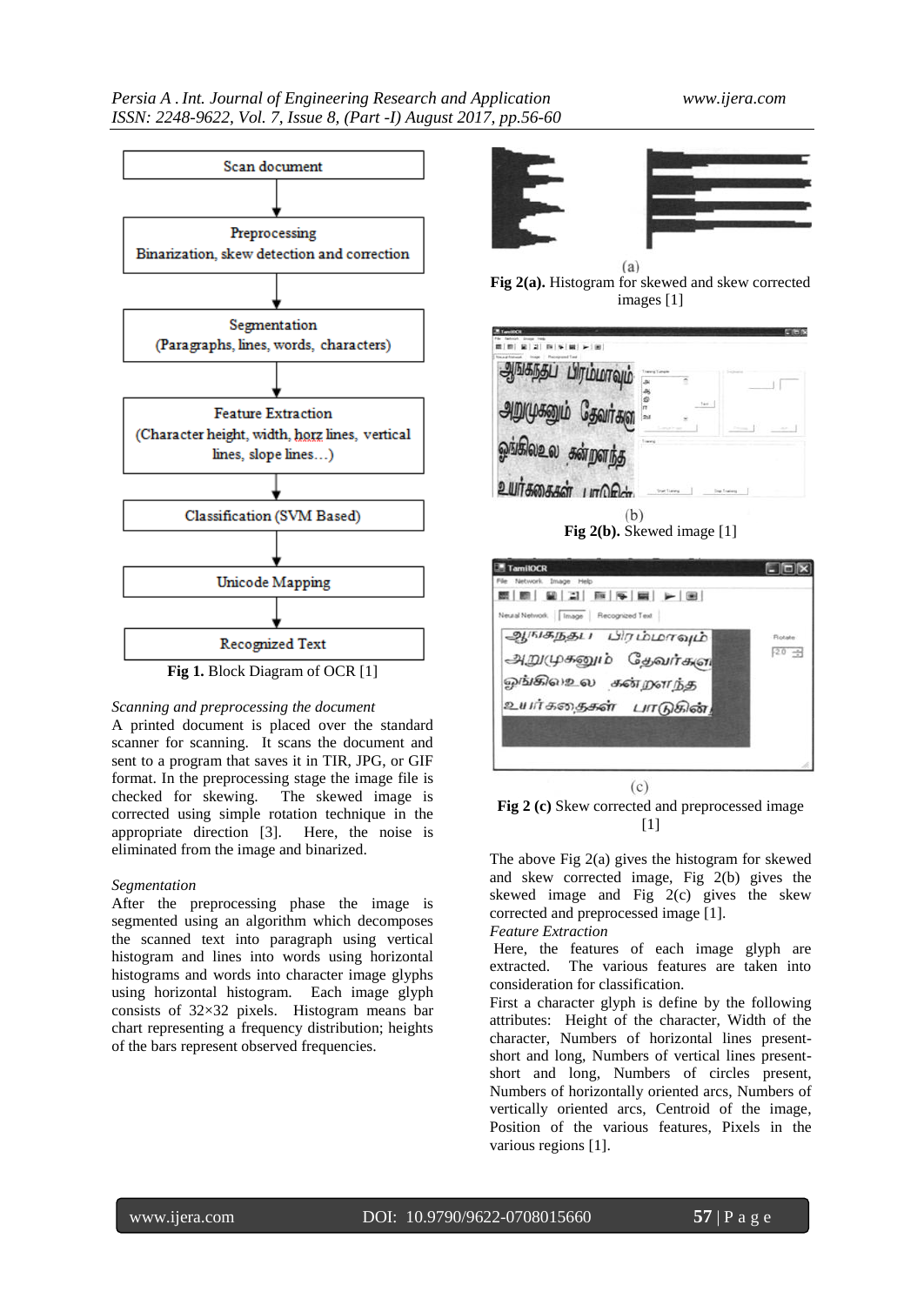The various feature extraction algorithms are follows.

- $\triangleright$  Horizontal line detection
- $\triangleright$  Vertical line detection
- $\triangleright$  Slope lines detection
- $\triangleright$  Detection of circles and arcs

### *Classification*

The extracted features of characters are analyzed using the set of rules.

- A typical rule based classifier If ((Numbers of short horizontal lines==0) and (No of long horizontal lines==1) and (Numbers of short vertical lines==0) and (Numbers of long vertical line==1) and (Numbers of circles==1) and (Numbers of Horizontally oriented Arcs==1) and (Numbers of Vertically Oriented Arcs==1))
	- Then the character is **m**
- Back propagation based Classifier Here a Back propagation based Artificial Neural Network is chosen for classification because of its simplicity and ease of implementation [8]. The architecture consists of three layers: Input, hidden and output.
- Support Vector Machine (SVM) based

The Support Vector Machine (SVM) is tested to recognize the printed Tamil character.

 $\triangleright$  Kernel Functions

There are a number of kernels that can be used in Support Vector Machine. These include linear, polynomial, radial basis function (RBF) and sigmoid.

Unicode Mapping

After classification the characters are recognized and a mapping table is created in which the Unicode for the corresponding characters are mapped.

> Character Recognition

The scanned image is compared with the recognition from the mapping table from which corresponding Unicode are accessed.

#### *B. Handwritten Tamil Text*

Support Vector Machine (SVM) can also be used for recognizing handwritten Tamil text. Handwritten Tamil character recognition based on Support Vector Machine (SVM). There are three tasks are involved in character recognition. Those are Preprocessing Feature Extraction and Classification.

#### *Preprocessing*

This phase consist of Thresholding, Skeletonization, Line segmentation, Character recognition, Normalization.

அகர முதல எழுத்தைல்லாம்  $\partial b\hat{\theta}$  HB21001  $\mathcal{P}\hat{\theta}$   $\gamma$ 67  $200$ 

## **Fig 3.** Input Image [2]

Thresholding is used to extract the foreground from the background. Here Otsu's method of histogrambased global Thresholding algorithm is used [6]. Skeletonization is the process of peeling off a pattern without affecting the general shape. Thinning algorithms are used to convert offline handwriting to online data. A number of thinning algorithms are available. Here, Hilditch algorithm is used for Skeletonization [7]. It is a parallelsequential algorithm which checks all the pixels at one pass at the same time and decisions are made. Line separation is an operation to separate individual lines of text from the document image. The horizontal histogram is calculated for the binary image and histogram is used to segment the lines. Character segmentation is an operation which decomposes an image of sequence of characters into sub images of individual characters. The vertical histogram profile is calculated for each segmented line. The task of normalization is to converting the random sized image into standard sized image [2]. All the segmented character images are normalized into a common height and width (32×32 pixels) using bilinear interpolation technique. Fig 4 gives the normalized image.



#### *Feature Extraction and Recognition*

It is the problem of extracting the information from the preprocessed data which is most relevant for classification purposes. Various recognition methods are available for handwriting recognition. In this paper SVM is used for recognizing handwritten Tamil characters.

#### **IV. RESULTS AND DISCUSSIONS**

In this section we discuss about the experimental results for printed and handwritten Tamil text recognition based on Support Vector Machine (SVM) method. The performance of SVM is compared with the typical rule based and Back propagation Network (BPN).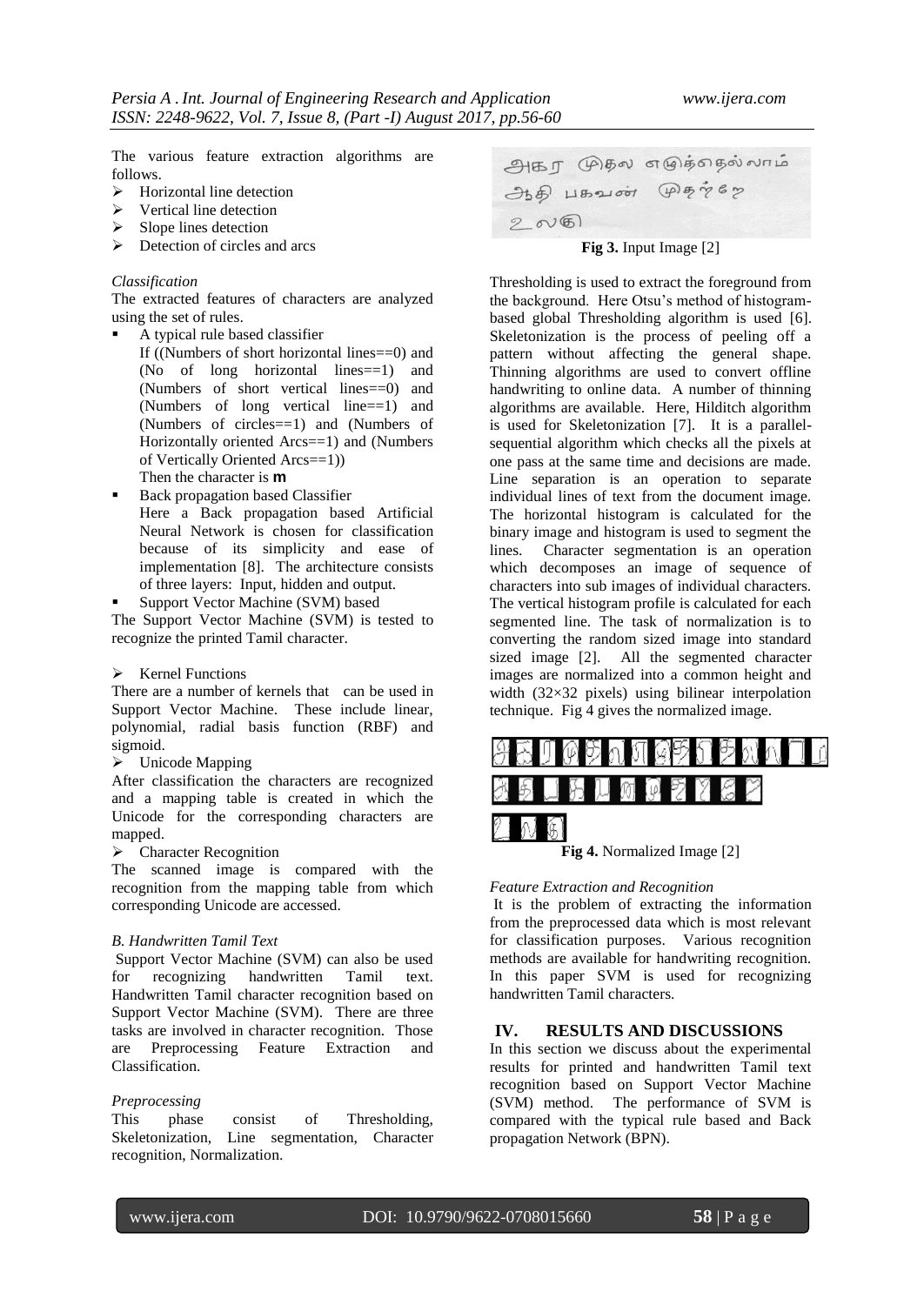#### *A. Printed Tamil Text*

Here the Optical Character Recognition (OCR) is implemented in Microsoft.Net. Various experimental results are discussed and various comparative studies were also taken. These are Back propagation based classifier, Typical rule based and Support Vector Machine (SVM). From the Table 1the following observations are made. Typical rule based and BPN when a single font is taken, it gives 100% accuracy where as multiple fonts doesn't give the 100% efficiency. This accuracy is reduced to some extent. But in the case of Support Vector Machine (SVM), it gives good performance. Five font types like Arial Unicode MS, Anjal (Nalinam), Amudham, Elango, Shree\_tam fonts are considered for recognition [1].

| <b>Riferred</b>                       |              |
|---------------------------------------|--------------|
| விநகத் ஒரு முட்டையிட்டாள் அதிகிருந்து |              |
| ANLA ANANA UNAU 2/NAI                 | 的时间要的        |
| Quigra sao gigias sississa aos        | UULOM        |
| முதலியன் கழக்கப் போல அமைந்து          | 前出的时间        |
| Anisar 21.90 as staspio only          | 9501前        |
| உருவில் அமைந்தள முகம்                 | 创造梦想的        |
| Quatra ocesaçõ Apárassa               | 02000        |
| Aniursajó 21. a Quráchoorsajó         | 山英四山高        |
| <b>Anisan</b>                         | <b>50000</b> |

**Fig 5.** Output of Segmentation [1]

| $\blacksquare$             |              |                   |  |  |  |  |
|----------------------------|--------------|-------------------|--|--|--|--|
| <b>Types of classifier</b> | <b>Fonts</b> | <b>Efficiency</b> |  |  |  |  |
| Typical rule based         |              | 100%              |  |  |  |  |
| Typical rule based         | 2 or more    | 80%               |  |  |  |  |
| <b>BPN</b>                 |              | 100%              |  |  |  |  |
| <b>BPN</b>                 | 2 or more    | 50%               |  |  |  |  |
| <b>SVM</b>                 | Single font  | 100%              |  |  |  |  |
| <b>SVM</b>                 | Multi font   | 100%              |  |  |  |  |

|  |  | <b>TABLE 1</b> Comparison of classifiers [1] |  |
|--|--|----------------------------------------------|--|
|--|--|----------------------------------------------|--|

#### *B. Handwritten Tamil text*

The system is trained with 35,441 characters belonging to 106 different Tamil characters written by 117 different users. SVM is trained using the set of data and recognition accuracy is calculated for the test data. In this experiment 4×4 zone is chosen which produces high recognition accuracy. When the zone's size is small, it captures more detailed pixel variations. There is high dissimilarity because of varying nature of handwriting which is depicted in the Fig 6. Large sized zones failed to capture the essential parts of characters, which make distinct from others. The best results were produced by 4×4 pixel zone [2].

| Class           | Character       | No. of<br><b>Samples</b> | Recognition<br>Accuracy % | Class | <b>Character</b> | No. of<br>Samples | Recognition<br>Accuracy % |
|-----------------|-----------------|--------------------------|---------------------------|-------|------------------|-------------------|---------------------------|
| 1               | அ               | 182                      | 81.32                     | 18    | <b>GBT</b>       | 182               | 75.27                     |
| $\overline{2}$  | ஆ               | 182                      | 78.02                     | 19    | ø                | 181               | 83.98                     |
| $\overline{3}$  | Я               | 183                      | 62.84                     | 20    | Б                | 166               | 75.30                     |
| $\overline{4}$  | 圧               | 177                      | 83.05                     | 21    | Ш                | 179               | 95.53                     |
| 5               | o.              | 179                      | 88.83                     | 22    | Ш٥               | 182               | 90.11                     |
| 6               | 25              | 180                      | 71.11                     | 23    | ш                | 182               | 90.66                     |
| 7               | ଙ୍ଗ             | 173                      | 82.63                     | 24    | $\blacksquare$   | 182               | 78.57                     |
| $\overline{8}$  | ৱ               | 181                      | 69.06                     | 25    | $\omega$         | 181               | 91.16                     |
| 9               | æ               | 178                      | 88.76                     | 26    | வ                | 178               | 90.45                     |
| 10              | ଳ               | 172                      | 70.35                     | 27    | ଙ୍ଗ              | 171               | 66.08                     |
| 11              | Đ               | 173                      | 64.16                     | 28    | <b>پ</b>         | 178               | 77.53                     |
| $\overline{12}$ | ٠<br>÷          | 182                      | 98.90                     | 29    | $\omega$         | 177               | 91.53                     |
| 13              | $\ddot{\sigma}$ | 180                      | 91.11                     | 30    | <b>GNT</b>       | 175               | 65.14                     |
| 14              | <b>BU</b>       | 167                      | 87.43                     | 31    | п                | 178               | 82.58                     |
| 15              | æ               | 177                      | 84.18                     | 32    | a                | 181               | 89.50                     |
| 16              | 63              | 175                      | 66.86                     | 33    | œ                | 175               | 89.71                     |
| 17              | Щ               | 183                      | 97.81                     | 34    | ഩ                | 176               | 87.5                      |
|                 |                 |                          |                           |       | Overall          | 6048              | 82.04                     |

| Fig 6. Recognition accuracy for 34 Tamil texts [2] |  |  |  |  |  |  |
|----------------------------------------------------|--|--|--|--|--|--|
|----------------------------------------------------|--|--|--|--|--|--|

#### *C. Comparison between Printed and Handwritten Tamil character*

Based on the above discussion, the printed and handwritten Tamil characters are compared here. The algorithms which were used by these papers are taken into consideration. The accuracy or efficiency of OCR depends on the algorithm we deployed. When we talk about the accuracy, printed Tamil documents only gives better performance than handwritten while using Support Vector Machine (SVM). But in the case of handwritten, it fails to do this. So, we can use the fusion algorithms to improve the efficiency of recognition of handwritten Tamil documents [5]. Here we give a comparison between printed Tamil documents and handwritten Tamil documents using OCR which is based on SVM in a graphical manner Fig 7.



Fig 7. Recognition using SVM

#### **V. CONCLUSION**

This paper deals with Support Vector Machine (SVM) for recognizing printed and handwritten Tamil documents. From the experiment and results, Support Vector Machine (SVM) is suitable for both printed and handwritten. But, if fusion algorithms are used in printed Tamil documents, it gives maximum accuracy. When we analysis these two methods, the SVM is not at all suitable for handwritten Tamil recognition. So in future, we